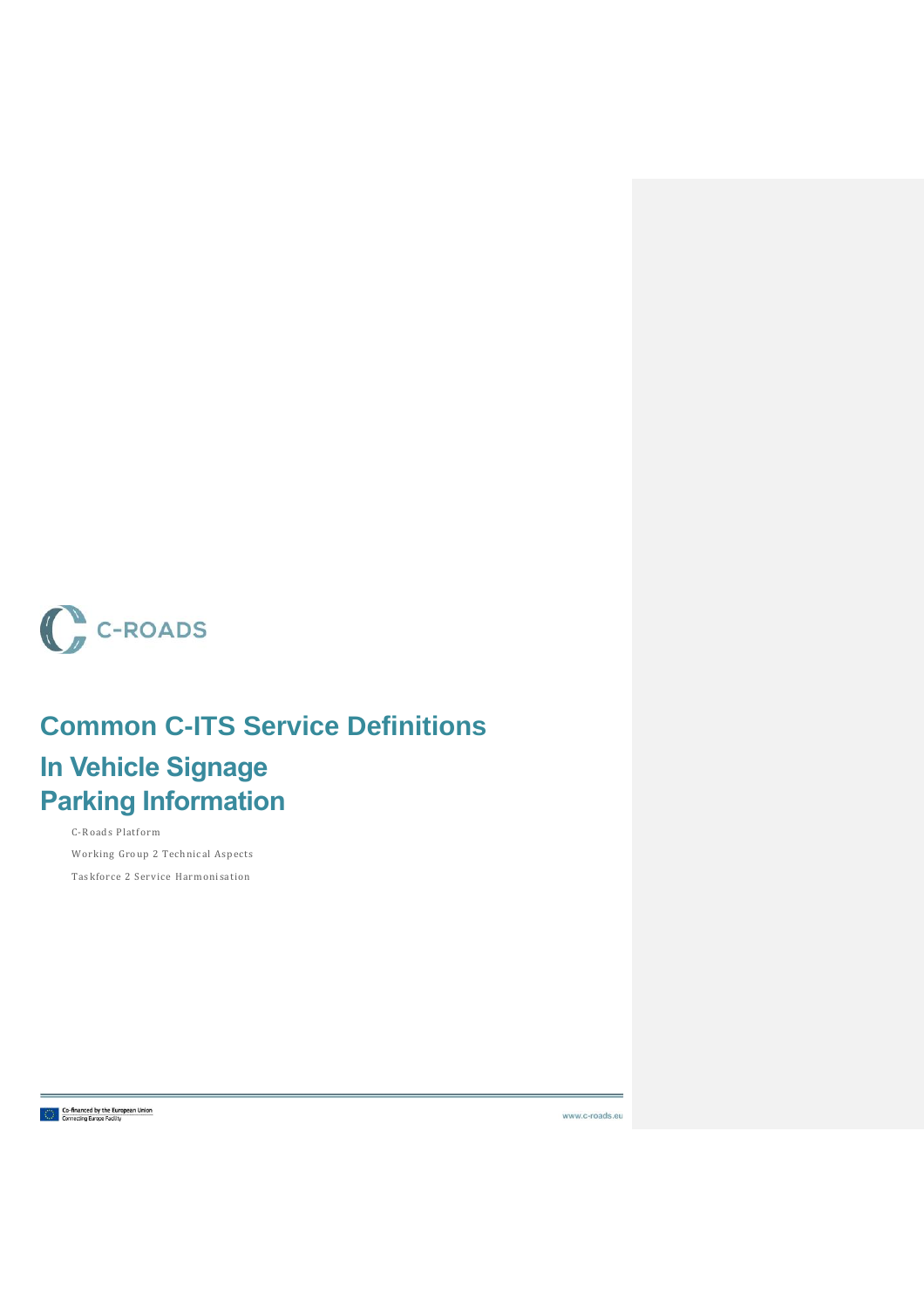

#### **Publication History**

| <b>Version</b> | <b>Date</b> | Description, updates and changes                       | <b>Status</b> |
|----------------|-------------|--------------------------------------------------------|---------------|
| 0.1            | 22.01.2020  | Copied input from France into C-Roads template         | Draft         |
| 0.2            | 30.01.2020  | Few modifications of sentences and formatting          | Draft         |
| 0.3            | 07.02.2020  | Few additional modifications after TF2 conference call | Draft         |
| 0.4            | 05.03.2020  | Few additional modifications after WG2 remote meeting  | Draft         |
| 1.7.0.TF.5     | 08.05.2020  | Integrated new template                                | Draft         |
|                |             |                                                        |               |
|                |             |                                                        |               |
|                |             |                                                        |               |
|                |             |                                                        |               |
|                |             |                                                        |               |

**Co-financed by the European Union**<br>**Connecting Europe Facility** 

1

www.c-roads.eu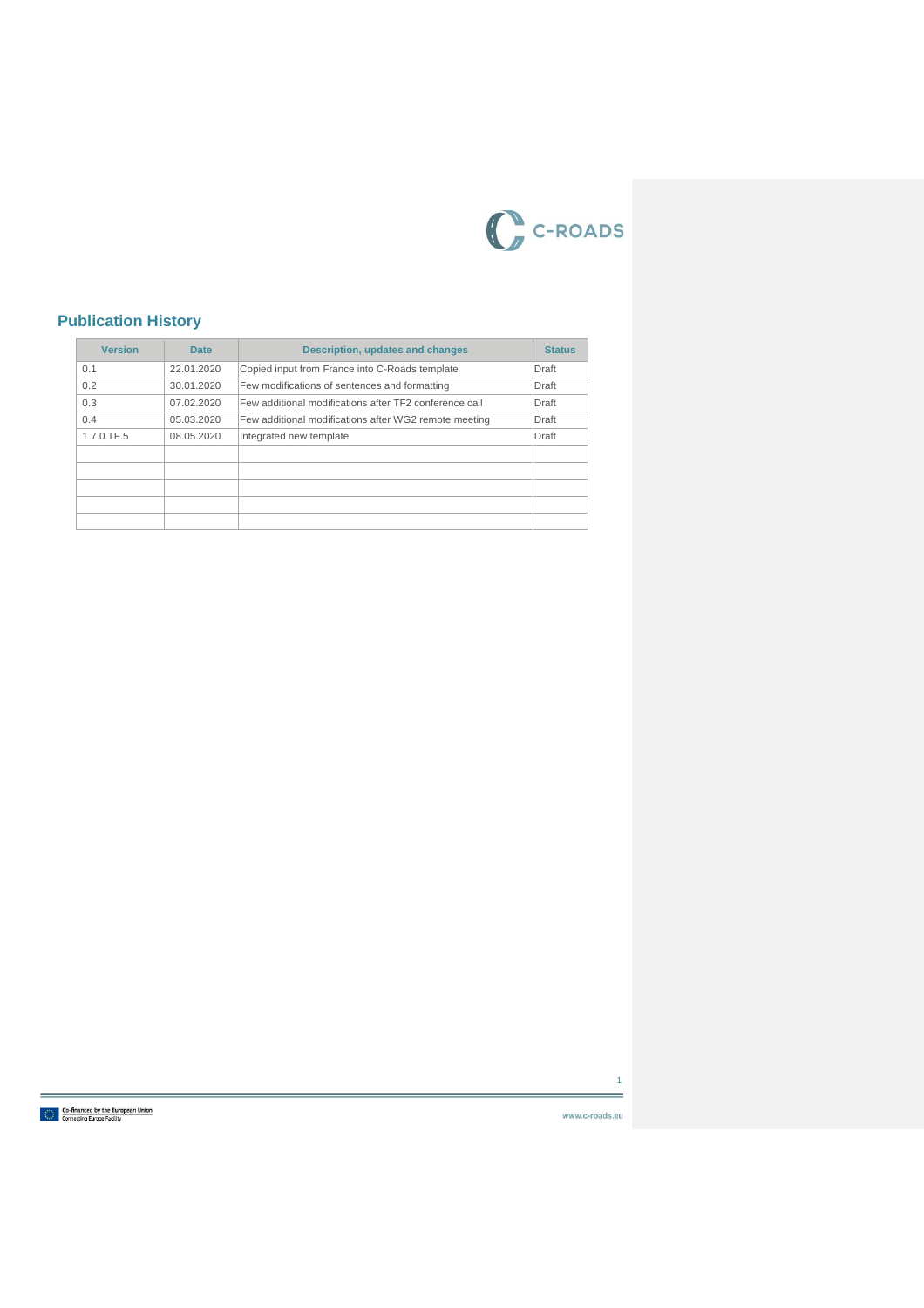

#### **Index**

 $\overline{1}$ 

 $\overline{2}$ 

www.c-roads.eu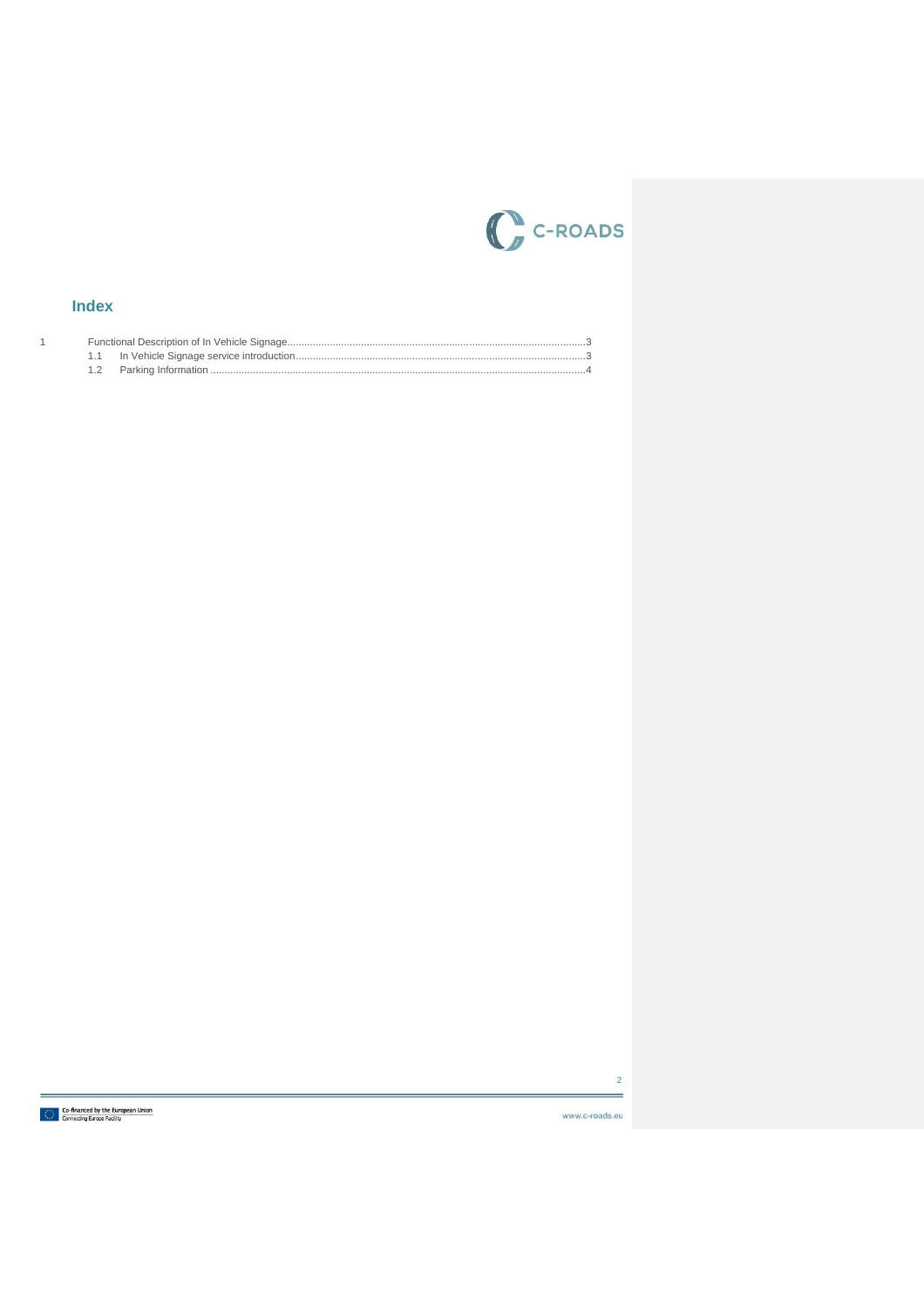

### <span id="page-3-1"></span><span id="page-3-0"></span>**1.1 In Vehicle Signage service introduction**

| <b>Service introduction</b> |                  |  |
|-----------------------------|------------------|--|
| Summary                     | Already existing |  |
| <b>Background</b>           | Already existing |  |
| Objective                   | Already existing |  |
| <b>Expected benefits</b>    | Already existing |  |
| Use Cases                   | Already existing |  |



www.c-roads.eu

3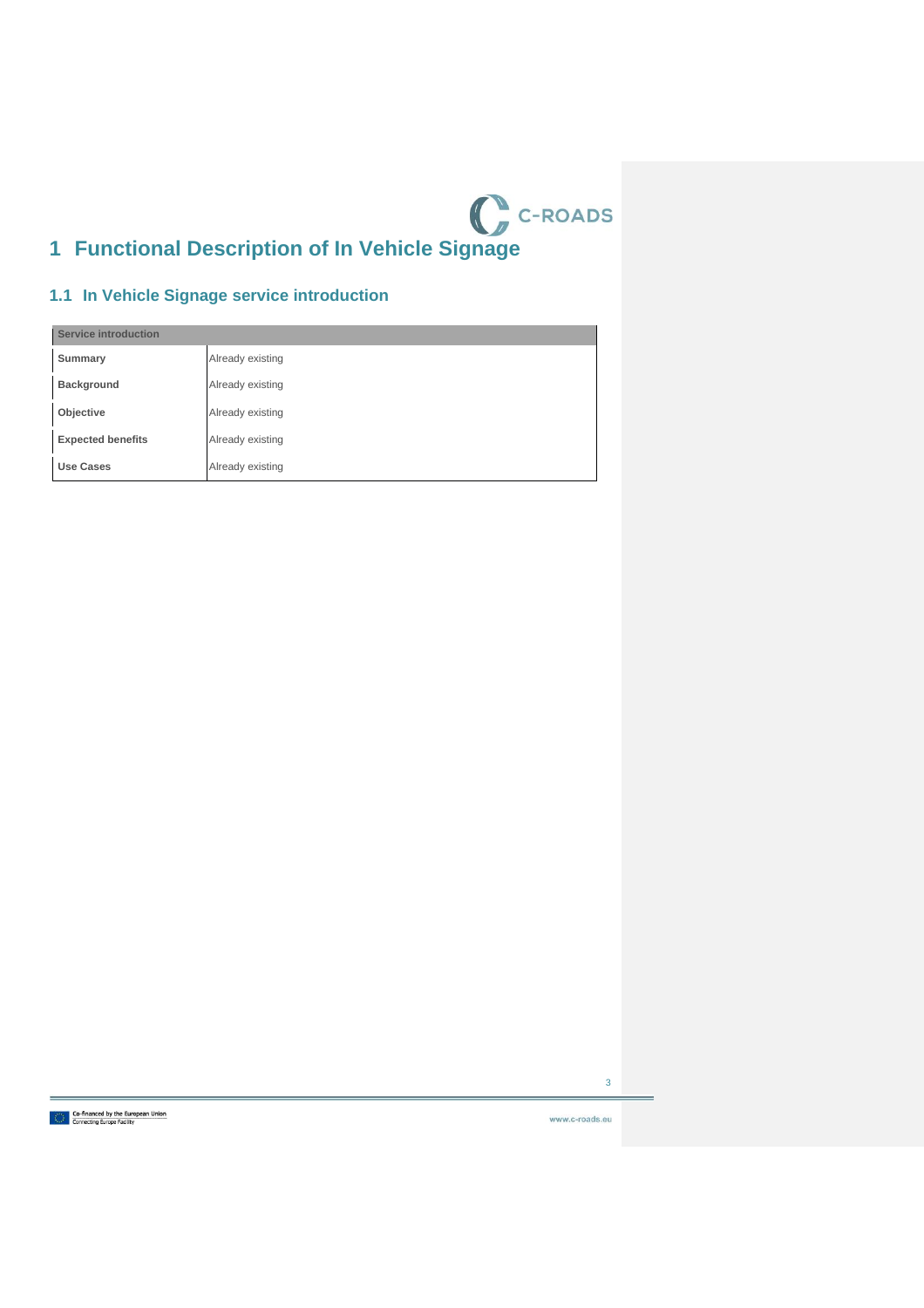

### <span id="page-4-0"></span>**1.2 Parking Information**

| Type of road network     | Highway                                                                                                                                                                                                                                                                                                                                                                                                                                                                                                                                                                                                                                                                                                                                                                                                                                                                     |
|--------------------------|-----------------------------------------------------------------------------------------------------------------------------------------------------------------------------------------------------------------------------------------------------------------------------------------------------------------------------------------------------------------------------------------------------------------------------------------------------------------------------------------------------------------------------------------------------------------------------------------------------------------------------------------------------------------------------------------------------------------------------------------------------------------------------------------------------------------------------------------------------------------------------|
| Type of vehicle          | All                                                                                                                                                                                                                                                                                                                                                                                                                                                                                                                                                                                                                                                                                                                                                                                                                                                                         |
| Use case introduction    |                                                                                                                                                                                                                                                                                                                                                                                                                                                                                                                                                                                                                                                                                                                                                                                                                                                                             |
| Summary                  | The use case is to provide to drivers of all vehicles (light vehicles and heavy<br>goods vehicles) information related to parking lots (location, availability,<br>services, rates, etc). As this use case has only been deployed on highways, it is<br>currently limited to this type of road network.                                                                                                                                                                                                                                                                                                                                                                                                                                                                                                                                                                     |
| Background               | Today, there are announcements for parking lots via variable message<br>signs. This use case brings the information inside the vehicle.<br>The core value of this service is to create and share the same display<br>for this type of information, by being independent of the sources of<br>information (which are numerous and have different communication<br>means). Above all, it is a matter of bringing more comfort to the road<br>user. However, this information can also bring more safety by helping<br>the road user manage his driving time.<br>This kind of information can also help the road user to reduce the<br>duration of his trip.<br>For passenger cars, the information on accessible park-and-ride<br>facilities has value itself because some park-and-ride facilities are not<br>accessible to all users as they are restricted to subscribers. |
| Objective                | Allow drivers to manage their driving time according to the availability<br>$\bullet$<br>of parking lots and associated services.<br>This use case applies to HGV drivers who are subject to regulations<br>on the maximal time of driving, as well as to light vehicles drivers.<br>To prevent overcrowded (truck) parking and illegal parking on hard<br>$\bullet$<br>shoulders (or other places that are not suitable as parking spaces)<br>To prevent (truck) drivers searching for an available parking space,<br>causing unnecessary traffic movements from (heavy goods) vehicles                                                                                                                                                                                                                                                                                    |
| Desired behaviour        | Drivers adapt their journey based on received information.<br>$\bullet$                                                                                                                                                                                                                                                                                                                                                                                                                                                                                                                                                                                                                                                                                                                                                                                                     |
| <b>Expected benefits</b> | Security: As the driver will have the information upstream, it will allow<br>him to plan his stop accordingly, especially for a HGV driver. Thus, he<br>will be able to drive more safely.<br>Traffic management<br>Parking lots management<br>Comfort (information on services at the parking)<br>$\bullet$                                                                                                                                                                                                                                                                                                                                                                                                                                                                                                                                                                |
| Use case description     |                                                                                                                                                                                                                                                                                                                                                                                                                                                                                                                                                                                                                                                                                                                                                                                                                                                                             |
| Situation                | Information provided can be:<br>The location of parking lots,<br>$\bullet$<br>Opening hours<br>$\bullet$<br>If the parking is open or closed (can be closed due to maintenance,<br>roadworks, event in the area,).<br>The number of their available spaces. If not known, information<br>$\bullet$<br>provided is just "full" or "free",<br>Vehicle Types permitted to be parked,<br>Services provided in the parking lot, and associated rates,<br>$\bullet$<br>If the parking is secured of not (especially for truck parking).<br>$\bullet$<br>If there is a charging point for electric vehicle (with the power, the<br>$\bullet$<br>availability)<br>Multimodal facilities in the vicinity<br>Availability of safe and secure parking places for trucks and<br>commercial vehicles                                                                                     |

**Co-financed by the European Union**<br> $\frac{1}{2}$  .... Connecting Europe Facility

www.c-roads.eu

4